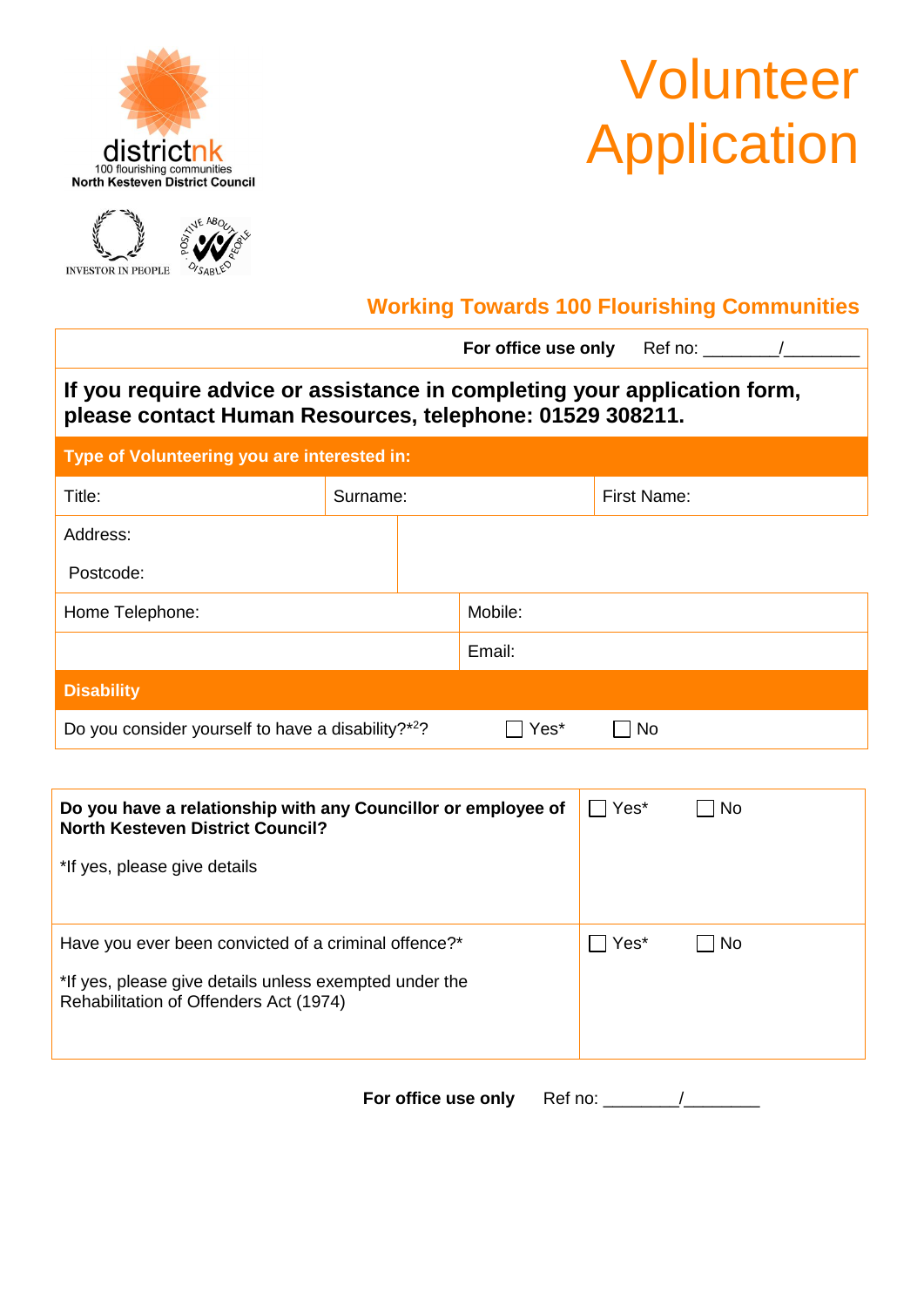| <b>References</b>  |                   |          |                   |                    |
|--------------------|-------------------|----------|-------------------|--------------------|
| <b>Reference 1</b> | Title:            | Surname: |                   | <b>First Name:</b> |
| Position:          |                   |          |                   |                    |
| Address:           | Postcode:         |          |                   |                    |
| Email:             | Telephone Number: |          |                   |                    |
| <b>Reference 2</b> | Title:            | Surname: |                   | <b>First Name:</b> |
| Position:          |                   |          |                   |                    |
| Address:           | Postcode:         |          |                   |                    |
| Email:             |                   |          | Telephone Number: |                    |

| <b>Current Employment/ Volunteering Circumstances</b> |                                |  |  |  |  |
|-------------------------------------------------------|--------------------------------|--|--|--|--|
| Name:                                                 |                                |  |  |  |  |
| Address:<br>Postcode:                                 |                                |  |  |  |  |
| Job Title:                                            | Salary(if applicable):         |  |  |  |  |
| Period of time in role:                               | Notice period (if applicable): |  |  |  |  |
| Main duties of role:                                  |                                |  |  |  |  |
| Description:                                          |                                |  |  |  |  |
|                                                       |                                |  |  |  |  |
|                                                       |                                |  |  |  |  |
|                                                       |                                |  |  |  |  |
|                                                       |                                |  |  |  |  |
|                                                       |                                |  |  |  |  |
|                                                       |                                |  |  |  |  |

| For office use only Ref no: |  |
|-----------------------------|--|
|                             |  |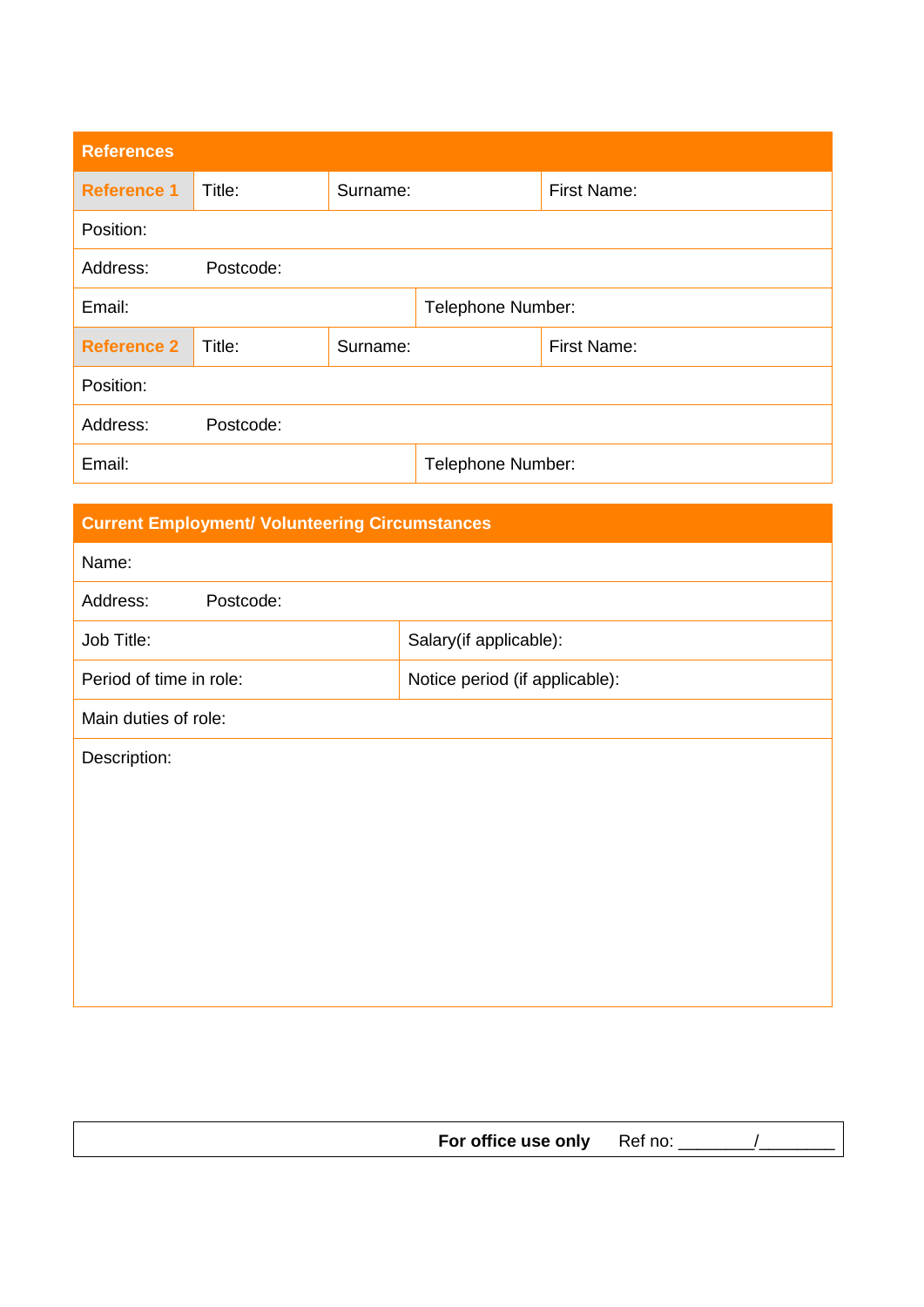| <b>Qualifications</b><br>(Please list all qualifications relevant to this post, including professional qualifications) |               |           |                                                                                              |                                                                                          |
|------------------------------------------------------------------------------------------------------------------------|---------------|-----------|----------------------------------------------------------------------------------------------|------------------------------------------------------------------------------------------|
| <b>Examinations taken</b>                                                                                              | Result        |           | <b>Examinations taken</b>                                                                    | Result                                                                                   |
|                                                                                                                        |               |           |                                                                                              |                                                                                          |
|                                                                                                                        |               |           |                                                                                              |                                                                                          |
|                                                                                                                        |               |           |                                                                                              |                                                                                          |
|                                                                                                                        |               |           |                                                                                              |                                                                                          |
| Are you a member of a professional body?                                                                               |               |           | No<br>Yes                                                                                    |                                                                                          |
| Name of Body, Level and Membership Number:                                                                             |               |           |                                                                                              |                                                                                          |
|                                                                                                                        |               |           | If the volunteering information indicates that the use of a vehicle is required do you have: |                                                                                          |
| A current full car driving licence?                                                                                    | Yes           | <b>No</b> | <b>HGV</b> licence?                                                                          | Yes<br><b>No</b>                                                                         |
| A current full motorcycle licence?                                                                                     | $\exists$ Yes | No        | A car available for work? $\Box$ Yes                                                         | □ No                                                                                     |
| Any endorsements?<br>*If yes, please provide details:<br>$Yes^*$ $\Box$ No                                             |               |           |                                                                                              |                                                                                          |
|                                                                                                                        |               |           |                                                                                              |                                                                                          |
| you feel you would be good at this role):                                                                              |               |           |                                                                                              | Personal statement (please state why you have applied for volunteering with NKDC and why |
|                                                                                                                        |               |           |                                                                                              |                                                                                          |
|                                                                                                                        |               |           |                                                                                              |                                                                                          |
|                                                                                                                        |               |           |                                                                                              |                                                                                          |
|                                                                                                                        |               |           |                                                                                              |                                                                                          |
|                                                                                                                        |               |           |                                                                                              |                                                                                          |
|                                                                                                                        |               |           |                                                                                              |                                                                                          |
|                                                                                                                        |               |           |                                                                                              |                                                                                          |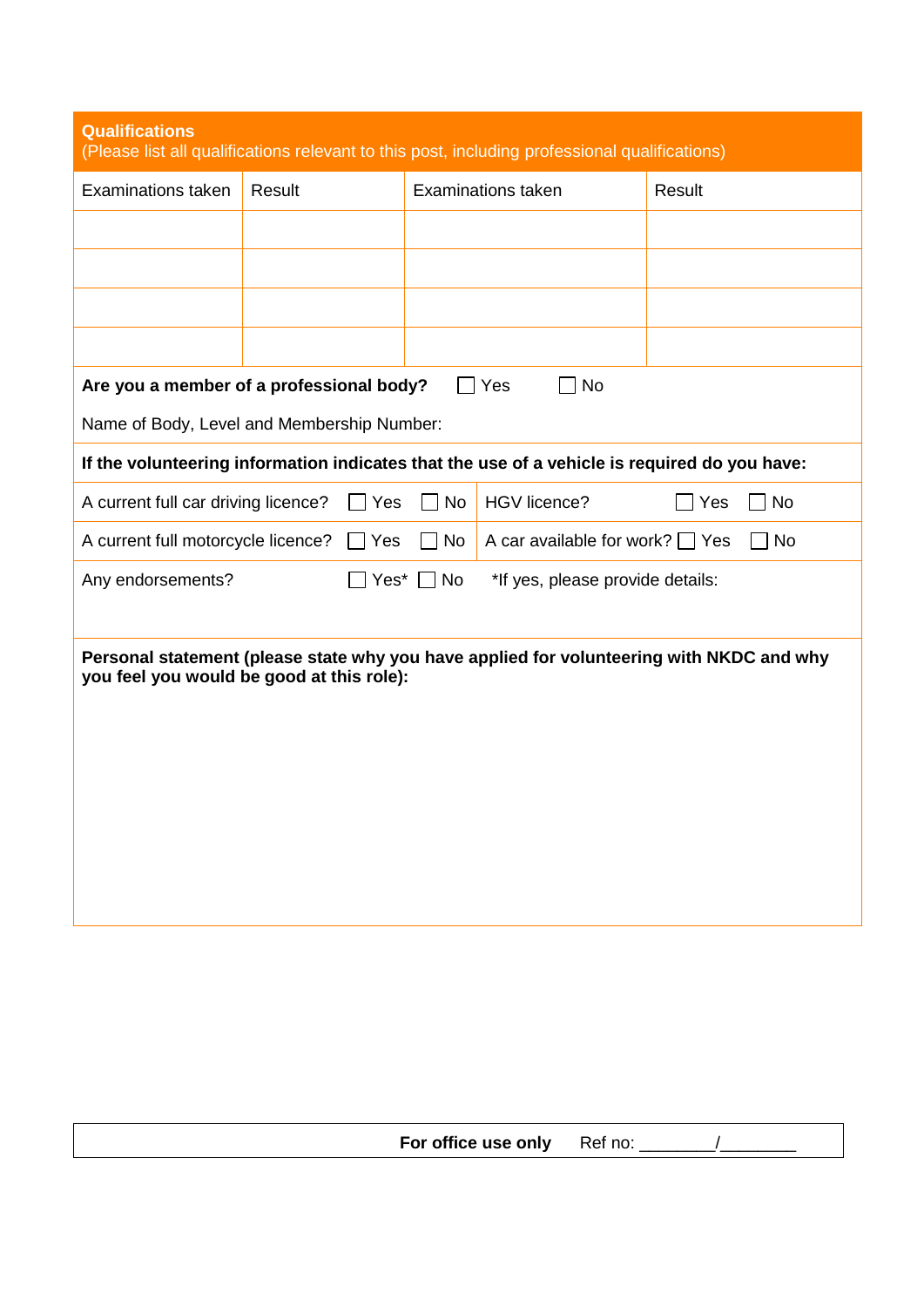## **Data Protection**

All information provided on this form will be handled in accordance with the Data Protection Act 1998. The information will be used for volunteer recruitment and personnel functions by North Kesteven District Council and will not be disclosed except in accordance with the law.

This authority is under a duty to protect the public funds it administers, and to this end may use the information you have provided on this form for the prevention and detection of fraud. It may also share this information with other bodies responsible for auditing or administering public funds for these purposes.

I declare that the details are true, complete and correct. I understand that any false statement or omission will normally lead to my volunteer work ceasing.

I understand that I will be privy to confidential information whilst I am working for North Kesteven District Council and that I will treat such information with discretion.

| Signature of applicant: | Date                |         |  |
|-------------------------|---------------------|---------|--|
|                         | For office use only | Ref no: |  |

PSS6434RT